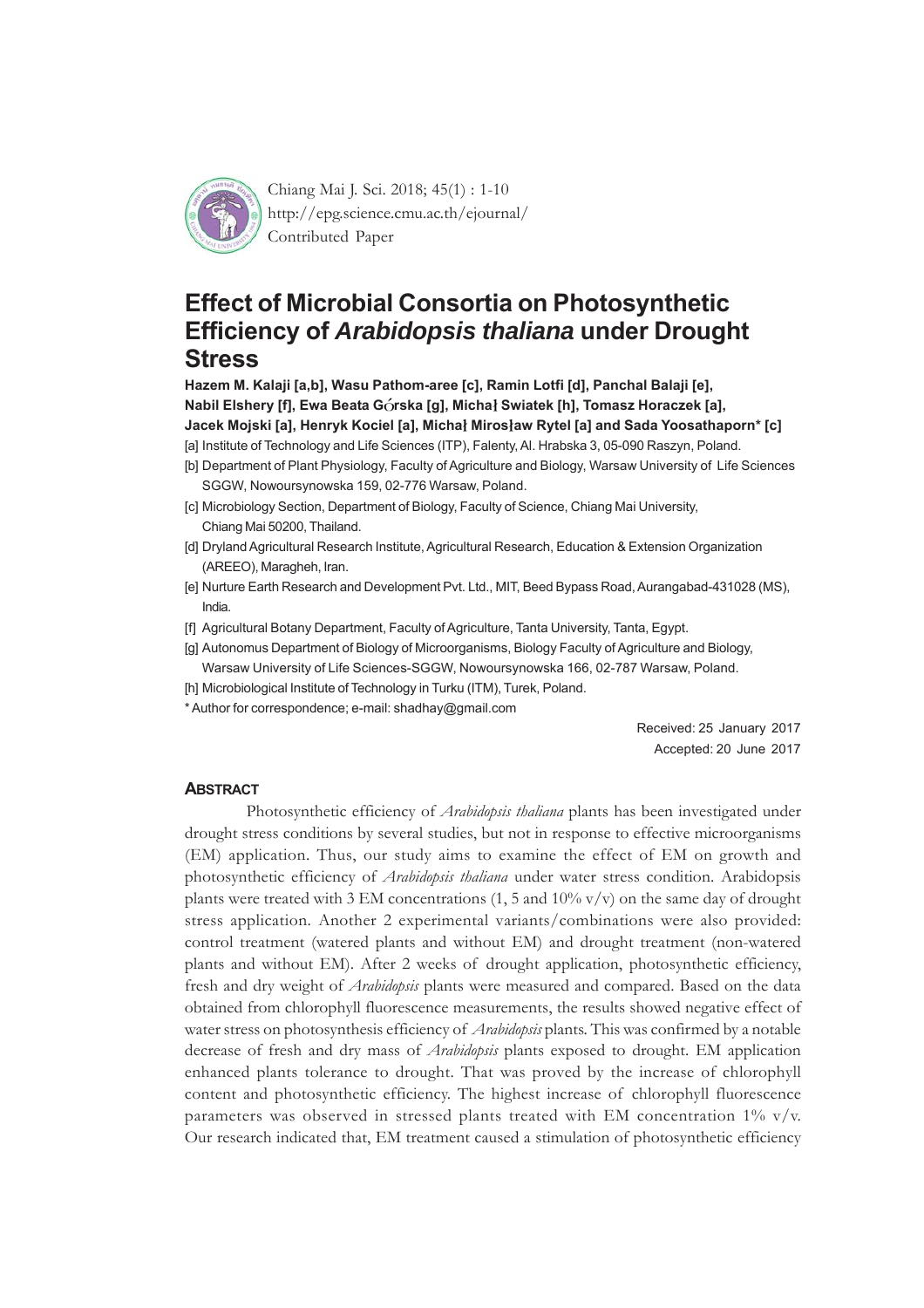of *Arabidopsis* plant due to enhancement of energy transfer efficiency within photosystem II (PSII) under drought stress.

**Keywords:** bentonite, thermal and acid activation (TAA), methylene blue, kinetics, thermodynamic

#### **1. INTRODUCTION**

Growth and development of plants depend on environmental conditions. Drought stress is one of the major factors that affect crop production. To survive under drought stress, plants have evolved morphological, physiological, and biochemical responses. Photosynthesis and cell growth are the primary processes affected by stress [1]. Drought stress effects on photosynthetic apparatus are well known. They typically start with mostly stomatal effects at moderate drought intensity, and culminate in metabolic and structural changes caused by severe or long-lasting drought stress [2]. Chlorophyll fluorescence measurements reformulate protection of photosystem II (PSII) and Photosystem I (PSI) photochemistry under drought conditions by adjusting the energy distribution between those photosystems and by activating alternative electron sinks [3].

The Photosynthetic machinery of plants is very sensitive to changes in their overall state [4]. Changes in the environmental conditions trigger stress reactions and different adaptive mechanisms in the plants organism [5]. Evaluation of the photosynthetic process can give information about the presence of stress factors, the plants response to them, their tolerance and protective mechanisms, about their vitality and productivity during different conditions [6]. One of the most perspective approaches

to investigate of photosynthetic efficiency is measuring of the chlorophyll *a* fluorescence emitted by plants when illuminated with actinic (photosynthetic active) light [7]. Chlorophyll fluorescence (ChlF) measurements have recently become a widely adopted to evaluate the impact of stress factors on photosynthesis [8]. They represent a simple, non-destructive, inexpensive and rapid tool for analyzing light-dependent photosynthetic reactions and for indirectly estimating chlorophyll content within the same sample tissue [9].

Many different microbial bio-fertilizers are available in the market for agricultural use. The products claim to enhance plant growth and yields and to improve soil fertility [10]. One bio-fertilizer that has received a lot of attention is the so called microbial inoculum 'Effective Microorganisms' (EM) which was developed by Prof. Teruo Higa at the University of Ryukyus, Okinawa, Japan [11]. The improvement of crops productivity using EM has been reported. The studies were conducted under normal cultivation condition in many crops around the world, for example, cotton [12], maize [13,14] paddy rice [15] and tomato [16].

However, the effect of the application of EM on plants under unfavorable condition is not well-studied yet, thus this study was conducted. *Arabidopsis thaliana*, a winter annual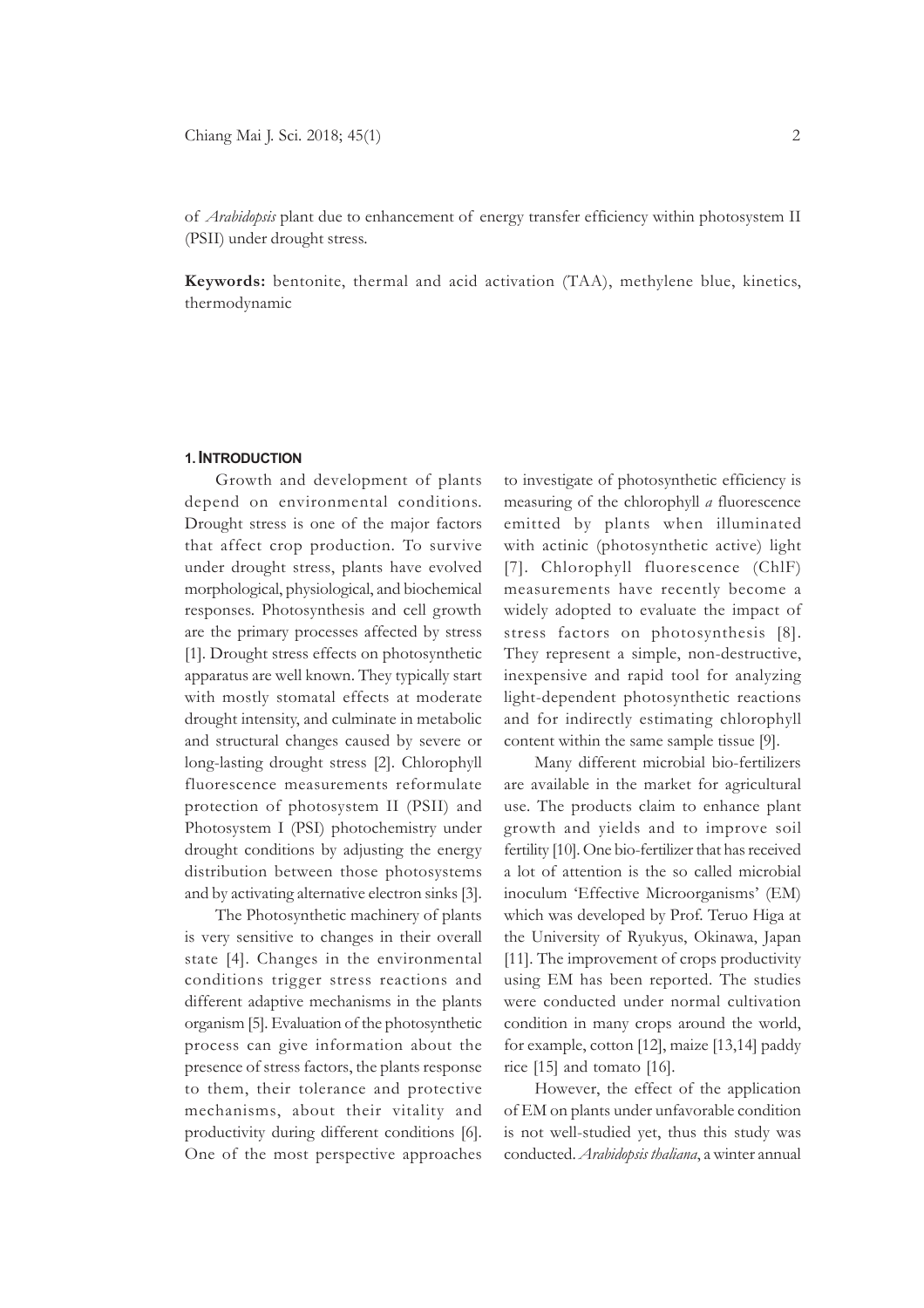plant with a relatively short life cycle and a popular model organism in plant biology and genetics was used in this study. Currently, the photosynthetic efficiency of *A. thaliana* was investigated under salt stress in response to EM application [17]. The same technique will be used aiming to study the effect of the different levels of EM treatment on growth, drought tolerance ability and photosynthetic efficiency of *A. thaliana* under water stress (drought condition).

## **2. MATERIALS AND METHODS 2.1 Arabidopsis Plants**

Arabidopsis plants were obtained by geminating seeds of *Arabidopsis thaliana* (Columbia) under dark condition, in multicell plastic plant trays containing soil and sand mixture  $(2.1 \text{ V/V})$  in order to provide enough space in soil for growth and respiration of roots. After germination, seedlings were relocated to phytotron and grew under the following conditions: temperature 20°C day and 15°C night; light: 16 h day (ca. 200 µmol photons  $m<sup>2</sup>$  s<sup>-1</sup> light intensity); air humidity: approximate 70%. Multi-cell plastic plant trays were covered with plastic foil to maintain proper soil humidity. Three weeks old seedlings were individually transferred to new multi-cell plastic plant trays (one seedling/cell). After 1 week, seedlings were moved to 1 L plastic pots containing 1.7 kg of the above described soil, then allowed to grow 2 weeks more to ensure that the plants will mature enough to perform the measurements. Plants were watered with 100 ml of distilled water every day to maintain soil near field capacity in order to avoid any water stress.

## **2.2 Effective Microorganisms (EM) Preparation**

EM used in this experiment was prepared by fermentation of sugarcane molasses initiated with consisting of 12 species which belong to 5 groups of microorganisms usually found in EM including: **photosynthetic bacteria** (*Rhodopseudomonas palustris*), **Lactic acid bacteria** (*Lactobacillus acidophilus*, *L. casei*, *L. delbrueckii* subsp. *Bulgaricus*, *L. fermentum*, *L. plantarum*, *Lactococcus lactis* subsp. *lactis*, *Streptococcus thermophilus*), **yeast** (*Saccharomyces cerevisiae*), **Actinobacteria** (*Bifidobacterium animalis*, *B. longum*) and **endospore producing bacteria** (*Bacillus subtilis*) [18].

Fermentation process was carried out in airtight container for 2 weeks until the propagation of micro-flora in EM reached stable density around 7.2-7.6 log10 CFU/ml and pH drop below 4.0, EM was then applied in drought stress experiment. 10 ml of EM solution of 1 or 5 or  $10\%$  v/v concentration (10, 50 and 100 ml EM/L water, respectively) was applied once on the same day of drought stress application. For control plants (without EM), distilled water was apply instead of EM.

#### **2.3 Drought Application**

Six week after germination, fully grown Arabidopsis plants were selected for drought stress experiment, the plants were divided in to 5 series as following: control plants (10 plants), drought plants (10 plants) and drought plants supplemented with EM 1, 5 and 10 %  $v/v$  (5 plants for each EM treatment). Drought stress experiment was conducted for 2 weeks, during this period control plants were fully watered with distilled water (sub-irrigation achieved by placing pots into flats or trays, allowing proper drainage of the soil), while drought plants and drought plants supplemented with 1, 5 and 10% EM were not watered.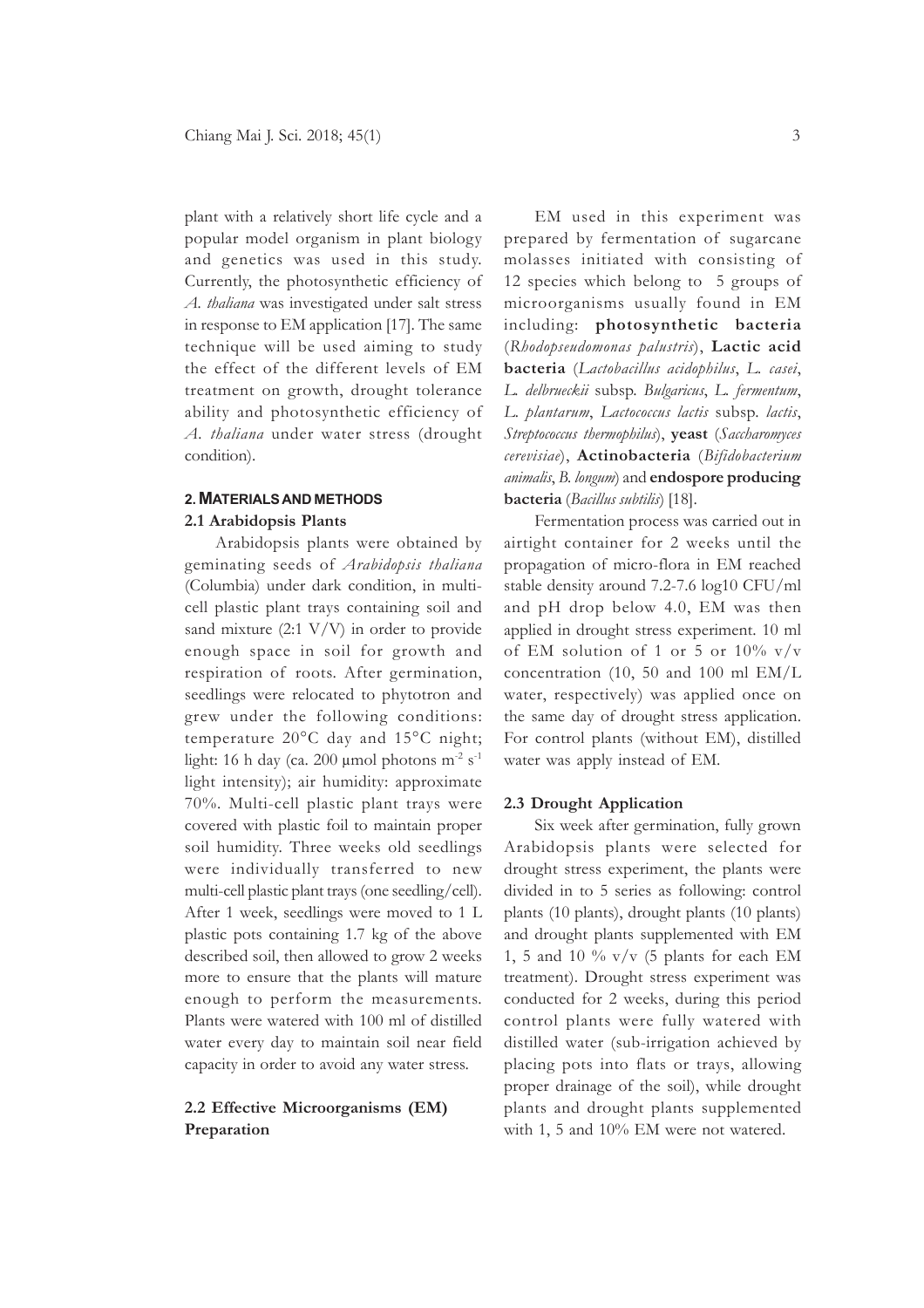# **2.4 Chlorophyll Content, Chlorophyll <sup>a</sup> Fluorescence, Fresh, Dry Weight Measurement**

Chlorophyll content was estimated by Minolta SPAD 502 Meter (Spectrum Technologies, Inc., USA) and chlorophyll *a* fluorescence by FMS-2 Modulated Chlorophyll Fluorescence System (Hansatech Instruments Ltd., UK). Three measurements were done on 3 fully developed leaves of each cultivated plant. Throughout the experiment, the measurements were performed three times, once before drought stress application and twice during drought stress application (at 0, 1, and 2 week of drought stress). In this study, three fluorescence parameters included maximum fluorescence signal of light-adapted plants (*Fm*'), steady state fluorescence yield (*Fs*) and quantum efficiency of PSII *(OPSII*) were used to determine the effect of EM on drought tolerance of Arabidopsis plants. At the end of the experiment, fresh mass of plants was assessed and the plants were placed in hot air oven at 120 °C for 48 h to get dry mass values.

#### **2.5 Statistical Analysis**

The obtained data were statistical analyzed using Statistica ver. 10 Software (Statsoft, Tulsa, USA). One-way ANOVA) was used to analyze the variance associated with the treatments. Fischer's test was used to compare mean in order to determine statistically differences ( $p = 0.05$ ) between each treatment.

#### **3. RESULTS AND DISCUSSIONS**

#### **3.1 Chlorophyll Content**

Comparing between control plants and plants under drought stress condition, the result indicated that drought does not

affect chlorophyll content at early period of drought stress application as can be seen in Figure 1 that after a week under drought stress, chlorophyll content of plants in both conditions are still increasing as plants are growing. However, a considerable reduction of chlorophyll content of stress plants around 70% comparing to control was observed after 2 weeks of drought application. The reduction of chlorophyll content of drought stress plants was detected in all treatments especially after 2 weeks under drought condition. In general, EM application alleviated the drought effects under both drought stress and well-watering conditions. The beneficial effect of EM was more evident 2 weeks after drought application. Chlorophyll content of plants treated with different concentration of EM was showed in Figure 2, demonstrated the remarkable positive effect on plants treated with EM  $1\%$  v/v by increasing its chlorophyll content by 90% comparing with drought stress plant without EM supplement. The application of EM 5 and 10  $\%$  v/v also gave the positive effect on drought stress plant but there are no significantly different between these 2 treatments.



**Figure 1.** Change of chlorophyll content of *A. thaliana* under well-watering (•) and drought stress conditions  $($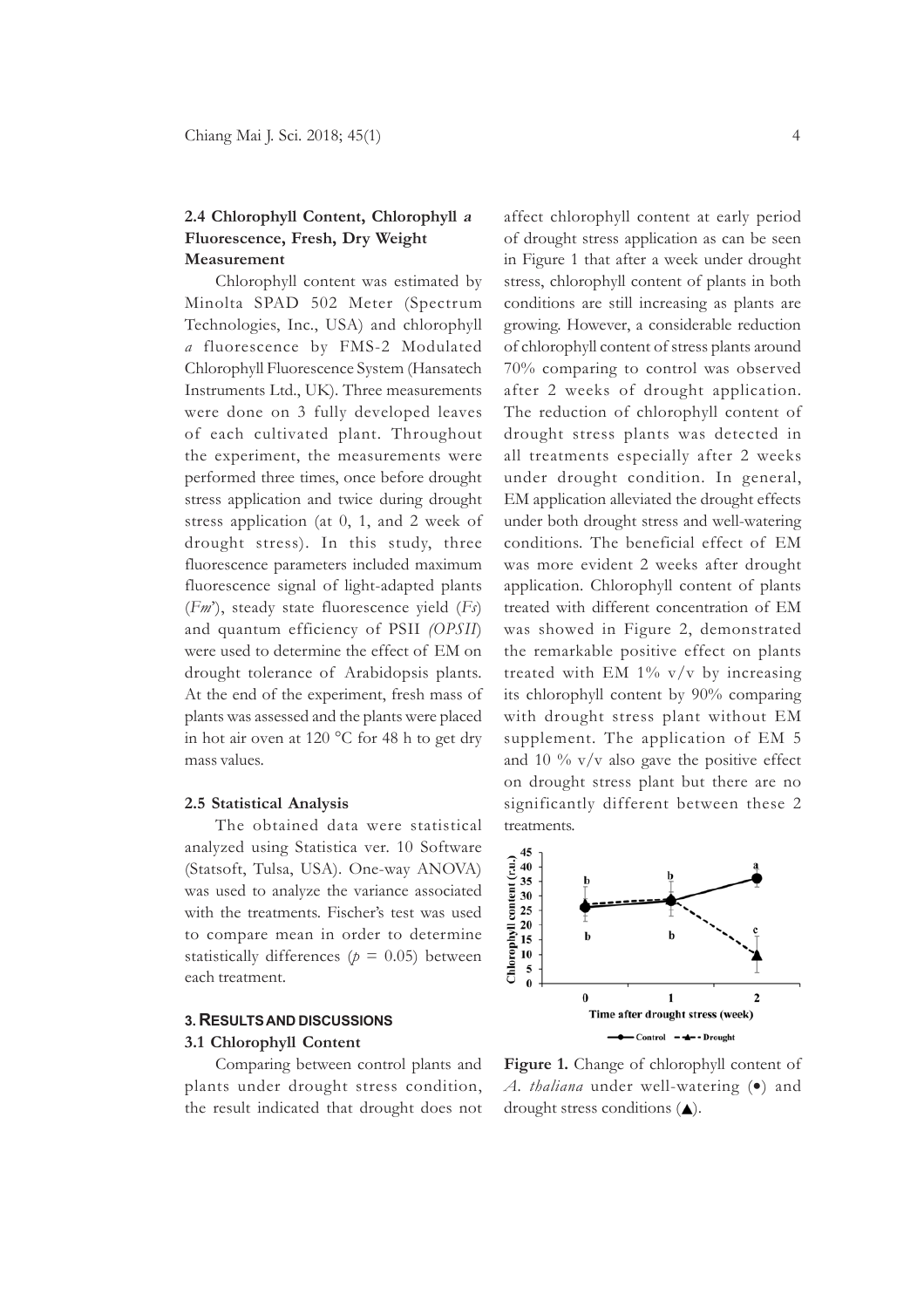

**Figure 2.** Change of chlorophyll content of *A. thaliana* under drought stress conditions in response to different levels of EM application.

Estimation of photosynthetic efficiency of plants by measuring chlorophyll content and chlorophyll fluorescence parameters, can explore the influence of the environmental stress on growth and yield, since these traits were closely correlated with the rate of carbon exchange [19-20]. Our results confirmed the negative effects of drought stress on chlorophyll content and chlorophyll fluorescence, only after two weeks of its application.

Chlorophyll is one of the major chloroplast components for photosynthesis, and relative chlorophyll content has a positive relationship with photosynthetic rate [21]. Chlorophyll content of Arabidopsis plants showed similar changes to actual photosynthetic efficiency measured by chlorophyll fluorescence parameters when drought stress was applied (Figure 1). The reduction of chlorophyll content under stress conditions could be additional reason for the drop of photosynthetic efficiency of Arabidopsis plants. Lower chlorophyll content could provide to create smaller energy antenna which absorb light energy or reduction of its numbers. Moreover, less chlorophyll content means reduction in reaction centers (RC) number (dimmer of chlorophyll *a*) which are playing main role in light energy transfer.

#### **3.2 Chlorophyll a Fluorescence**

Steady state fluorescence yield (F<sub>s</sub>) showed in Figure 3 and 4. An overall trend of F<sub>s</sub> value of stress plants is decreasing as drought application continued. The reduction of F<sub>s</sub> value of drought stress plants around 14% compared to control plants was observed at 2 weeks after the stress condition.

The results indicated no significantly different between  $F_s$  value of drought stress plants without and with complement of EM at different concentration at the early period of stress. After 2 weeks under drought stress condition, drastically increasing of  $F_s$  of stressed plants was recorded in stressed plants treated with EM  $5\%$  v/v (Figure 4).



**Figure 3.** Change of steady state fluorescence yield (F<sub>s</sub>) of *A. thaliana* under well-watering conditions (•) and drought stress conditions  $(\triangle)$ .



**Figure 4.** Change of steady state fluorescence yield (F<sub>s</sub>) of *A. thaliana* under drought stress conditions in response to different levels of EM application.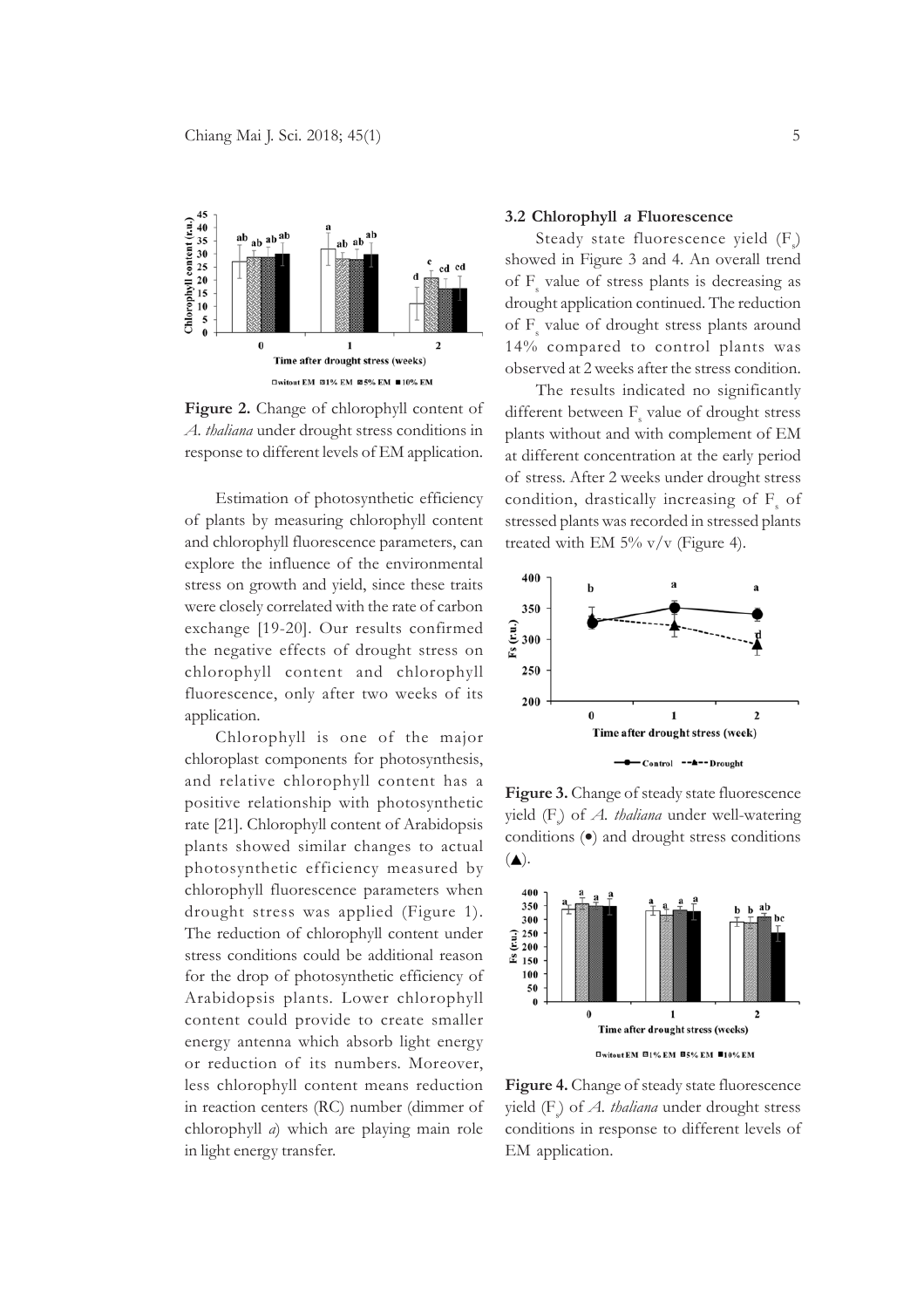The results of the maximum fluorescence signal of light-adapted plants  $(F_m)$  showed similar trend as chlorophyll content.  $F_{m}$ ' value of control plants increased with time and F\_' of drought stress plant considerably decreased (about 55%) at 2 weeks after drought application (Figure 5). There is no significantly different between  $F_{m}$ ' value of drought stress plant without and with EM supplement at the first 2 weeks of drought application. The positive effect of EM treatment on drought stress plant was recorded after 2 weeks under stress condition. The results showed that  $F_m'$  value of drought stress plant treated with 1 and 5 % EM V/V are increased 28 and 12% respectively comparing to drought stress plant without EM supplement (Figure 6).



**Figure 5.** Change of maximum fluorescence signal of light-adapted plants  $(F_m)$  of A. *thaliana* under well-watering conditions (•) and drought stress conditions  $(\triangle)$ .



**Figure 6.** Change of maximum fluorescence signal of light-adapted plants  $(F_m)$  of A. *thaliana* under drought stress conditions in response to different levels of EM application.

Quantum efficiency of PSII (ΦPSII) of control plants slightly increased during plant development. Drought negatively affected the ΦPSII of plants at two weeks after its application as it decreased 27% compared to control (Figure 7). The effects of EM application on the ΦPSII was not considerable before and 1 week after drought treatment. Definitely, 2 weeks after drought application, the significantly increasing of the ΦPSII value of drought stress plant treated with EM was observed in drought stress plant treated with 1% EM  $v/v$  (Figure 8). While he  $\Phi$ PSII value of drought stress plant treated with EM 5 and 10  $\%$  v/v are slightly higher than control (12 and 5% respectively).



**Figure 7.** Change of Quantum efficiency of PSII (ΦPSII) of *A. thaliana* under well-watering conditions (•) and drought stress conditions  $($ \blacktriangle).



Figure 8. Change of Quantum efficiency of PSII (ΦPSII) of *A. thaliana* under drought stress conditions in response to different levels of EM application.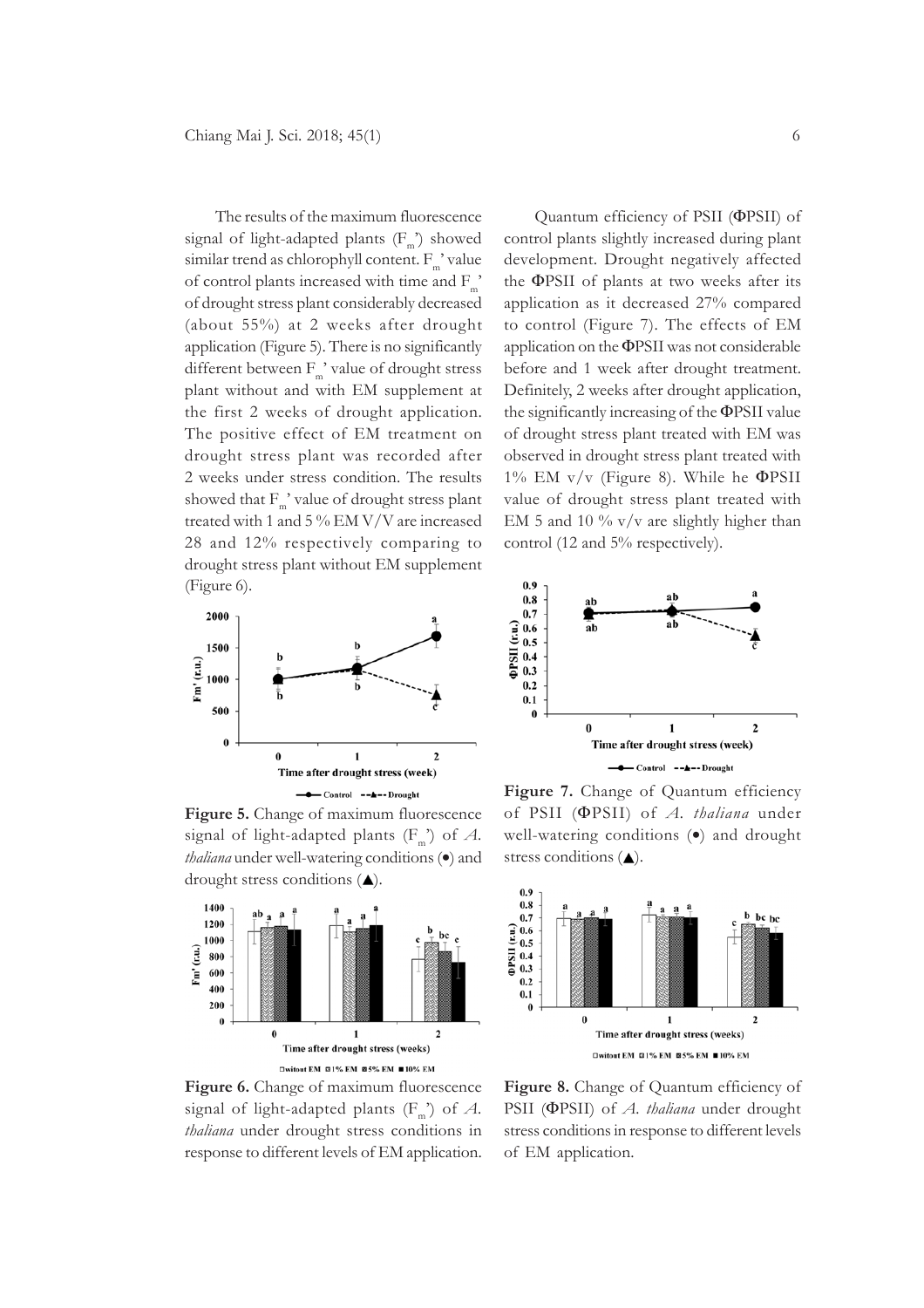The functional state of photosynthesis has been considered an ideal physiological efficiency to monitor the health and vitality of plants [22]. In this study, Arabidopsis plants tolerate drought stress conditions moderately during the first two weeks of the stress application. However, on third week, plants seemed to lose this tolerance. That was expressed by reduction of measured chlorophyll fluorescence parameters (Fs, Fm', ΦPSII) (Figure 2-4). The highest reduction was noted for Fm' parameter (ca. 55% comparing to control plants) (Figure 3). This indicated that, drought stress caused inhibition of photosynthetic efficiency of Arabidopsis plant due reduction of energy transfer efficiency within photosystem II. It mostly due that drought affects oxygen evolving complex (OEC) thus; less electrons are available for photochemistry process. This in turn will cause reduction of the rates of photophosphorylation and photoinduced NADP+ reduction as well as of  $CO<sub>2</sub>$ assimilation. On other hand, drought (low water availability) causes stomata closer and then less  $CO$ , will be available for assimilation. Both effects (less energy for  $CO_2$  assimilation and less intercellular CO<sub>2</sub> concentration) bring about reduction of photoassimilates production.

# **3.3 Fresh and Dry Weight Measurement**

Under drought condition, both fresh and dry weight of Arabidopsis plants are significantly decreased comparing to fully watering conditions. Application of EM tend to has positive effect as the result demonstrated the improvement of fresh and dry mass and water content of plants under drought stress. The result turned out that EM  $1\%$  v/v had the most beneficial effect on fresh and dry mass and water content of plants (Table 1).

**Table 1.** Fresh and dry mass and water content of *A. thaliana* under fully watered and drought stress conditions in response to different levels of EM application.

| Treatment                | Fresh mass (g)    | Dry mass $(g)$    | Water content     |
|--------------------------|-------------------|-------------------|-------------------|
| Control                  | $13^{1ab}$        | 1.20 <sup>b</sup> | 12.0 <sup>b</sup> |
| Drought                  | 8.70 <sup>c</sup> | $1.74^{\circ}$    | 7.00 <sup>c</sup> |
| Drought + EM 1 $\%$ v/v  | $16.1^{\circ}$    | $1.67^{ab}$       | 14.9 <sup>a</sup> |
| Drought + EM 5 % $v/v$   | $13.8^{ab}$       | $1.65^{ab}$       | $12.8^{ab}$       |
| Drought + EM 10 $\%$ v/v | 11.0 <sup>b</sup> | 1.02c             | 9.80 <sup>c</sup> |

\*Different letters in each column indicate significant difference at *p* ≤ 0.05.

The decreasing of fresh and dry mass of drought treated Arabidopsis plants confirms that drought stress can cause the inhibition of photosynthetic efficiency resulting in the reduction of photoassimilates production.

The application of effective microorganisms (EM) proved to enhance many plants yield [12-16, 23]. Numerous studies indicate beneficial influence EM application on the condition of the soil and plants. EM application positively influencing on the soil density and porosity as well as water permeability [24]. The use of beneficial microorganisms may also impact on increasing the availability of minerals such as phosphorus and potassium [25] and initiate changes in microflora composition [18, 26]. All these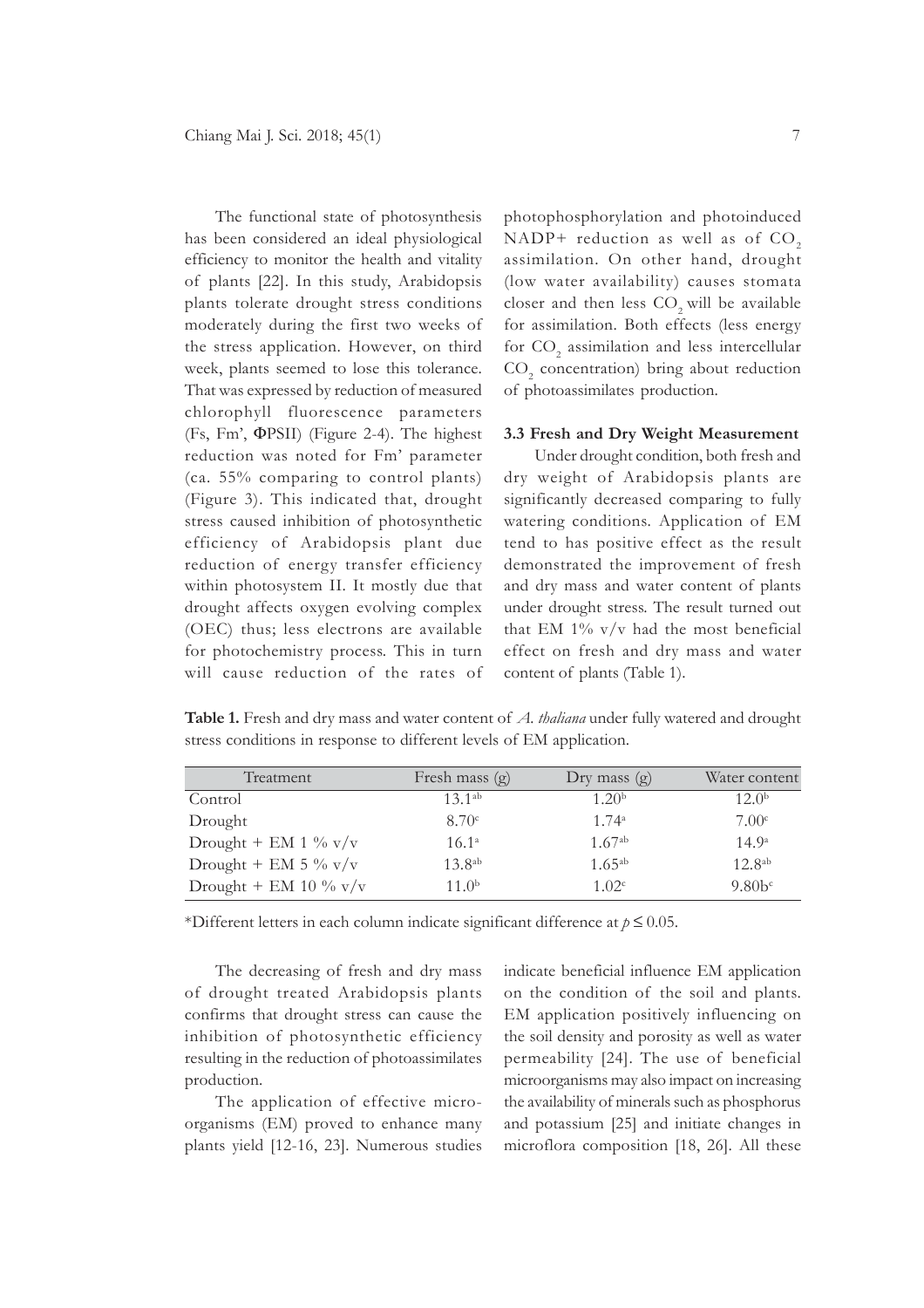factors affect the condition of subsequent crops. In this study, it was observed that, EM alleviates the effect of drought on Arabidopsis plants photosynthetic efficiency and growth which is clearly seen from the increasing of fresh and dry mass of stressed plants treated with EM comparing to stressed pant without EM supplement in accordance with the increasing of plant chlorophyll (Figure 2) and water content (Table 1), and photosystem II efficiency (Figure 6) in drought stressed plant treated with EM solution. This is in agreement with Shokouhian [27] which indicated that the application of the EM had positive impact in water stress condition on growth of almond seedlings cultivated under water stress condition in respect of plant growth, number of leaf, leaf area, fresh and dry weight, storage chlorophyll, N, P and K in leaves.

Photosynthetic bacteria, in EM produce the essential substances for plant and other beneficial microorganisms growth such as organic matters. Furthermore, there is the possibility that some strains of lactic acid bacteria in EM may form biofilm, high water-holding capacity substance. Microbial biofilm tends to play role in protecting the root cells from dehydrated. These allow plants to survive long enough to adapt to tolerate drought stress. The presence of yeast and actinomycetes in EM applied play great role in improving drought tolerance ability of Arabidopsis plant by synthesizing bioactive substances and plant hormones which help promote plant growth and photosynthetic efficiency [18] and also enhance the modification of plant root system such as increasing of number and length of roots In agreement with Lasudee *et al.* [28], and Kechid *et al.* [29] which suggested that

plants hormones such as indoleacetic acid (IAA) and auxin produced by beneficial microorganisms helps enhancing growth and development of plants' roots. This would lead to better absorption capacity, resulting in greater drought tolerance ability of plants comparing with plants untreated with EM.

#### **4. CONCLUSION**

As far as we know, this is the first report to use chlorophyll fluorescence technic to monitor the effect of EM on Arabidopsis plant under water stress condition. Our results provide evidence of EM to promote growth and photosynthetic efficiency of *Arabidopsis* plant under water stress condition. Beneficial microbes within the EM could insert positive effects on stressed *Arabidopsis* plant through various approaches including production of useful substances such as plant hormones and increase nutrient availability. Based on our study, the ability to promote plant growth, drought tolerance ability and photosynthetic efficiency of *Arabidopsis* plant support the possibility of EM application for agricultural propose to minimize the negative effects of unfavorable climate condition.

#### **ACKNOWLEDGEMENTS**

SadaYoosathaporn thanksChiang Mai University for Post-Doctoral Fellowship 2016.

#### **REFERENCES**

- [1] Lotfi R., Pessarakli M., Gharavi-Kouchebagh P. and Khoshvaghti H., *Crop J*., 2015; **3**: 434-439. DOI 10.1016/ j.cj.2015.05.006.
- [2] Jedmowski C., Ashoub A. and Br ggemann W., *Acta Physiol. Plant*, 2013; **35(2)**: 345-354. DOI 10.1007/ s11738-012-1077-9.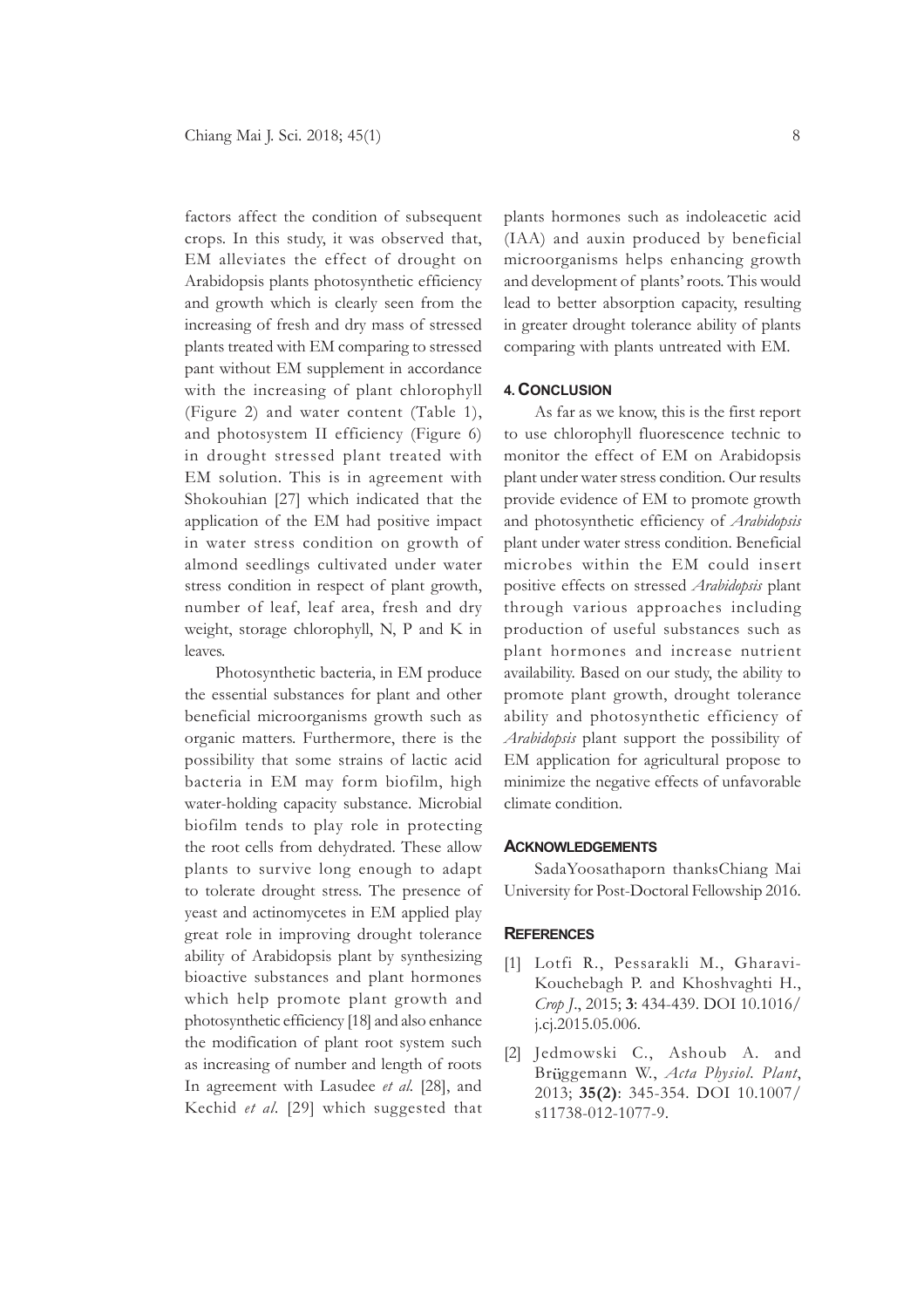- [3] Zivcak M., Brestic M., Balatova Z., Drevenakova P., Olsovska K., Kalaji H.M., Yang X. and Allakhverdiev I.S., *Photosynth. Res*., 2013; **117**: 529-546. DOI 10.1007/s11120-013-9885-3.
- [4] Blankenship R.E., *Molecular Mechanisms of Photosynthesis*, John Wiley and Sons, 2013.
- [5] Strasser R.J. and Stirbet A.D., *Math. Comput. Simulat.*, 1998; **48(1)**: 3-9. DOI 10.1016/S0378-4754(98)00150-5.
- [6] Dimitrova S., Dankov K., Paunov M., Pavlova B., Goltsev V. Velikova V., Tsonev T., Kalaji H.M. and Strasser R., *J. BioSci. Biotechnol*., 2015; **1**: 103-113.
- [7] Schansker G., Tóth S.Z., Holzwarth A.R. and Garab G., *Photosynth. Res*., 2014; **120(1-2)**: 43-58. DOI 10.1007/s11120- 013-9806-5.
- [8] Kalaji H.M., Goltsev V., Bosa K. Allakhverdiev, I.S., Strasser R.J. and Govindjee, *Photosynth. Res.*, 2012; **114**: 69-96. DOI 10.1007/s11120-012-9780- 3.
- [9] Kalaji H.M., Schansker G., Brestic M., Bussotti F., Calatayud A., Ferroni L., Goltsev V., Guidi L., Jajoo A., Li P., Losciale P., Mishra V.K., Misra A.N., Nebauer S.G., Pancaldi S., Penella C., Pollastrini M., Suresh K., Tambussi E., Yanniccari M., Zivcak M., Cetner M.D., Samborska I.A., Stirbet A., Olsovska K., Kunderlikova K., Shelonzek H., Rusinowski S. and Baba W., *Photosynth. Res.*, 2017; **132(1)**: 13-66. DOI 10.1007/ s11120-016-0318-y.
- [10] Schenck zu Schweinsberg-Mickan M. and Müller T., *J. Plant Nutr. Soil Sci.*, 2009; **172**: 704-712. DOI 10.1002/jpln.2008 00021.
- [11] Higa T., *Proceedings of the 1st International Conference on Kyusei Nature Farming*, Washington DC, United States of America, 1991; 8-14.
- [12] Khaliq A., Abbasi M.K. and Hussain T., *Bioresour. Technol.*, 2006; **97**: 967-972. DOI 10.1016/j.biortech.2005.05.002.
- [13] Jilani G., Akram A., Ali R.M., Hafeez F.Y. Shamsi I.H., Chaudhry A.N. and Chaudhry A.G., *Ann. Microbiol*., 2007; **57**: 177-184. DOI 10.1007/BF03175204.
- [14] Priyadi K., Abdul H., Siagian T.H., Nisa C., Azizah A., Raihani N. and Inubushi K., *Soil Sci. Plant Nutr.*, 2005; **51**: 689-691. DOI 10.1111/j.1747-0765. 2005.tb00092.x.
- [15] Iwaishi S., *J. Crop Prod*., 2000; **3**: 269-273. DOI 10.1300/J144v03n01\_22.
- [16] Xu H., Wang R. and Mridha A.U., *J. Crop Prod*., 2000; **3**: 173-182. DOI 10.1300/ J144v03n01\_15.
- [17] Kalaji H.M., Cetner M.D., Samborska I.A., Lukasik I., Oukarroum A., Rusinowski S., Pietkiewicz S., Swiatek M. and Dlbrowski P., *Ann. Warsaw Univ. Life Sci. - SGGW*, 2016; **48**: 153-163. DOI 10.1515/sggw-2016-0012.
- [18] Asian-Pacific Natural Agriculture, Application manual for APNAN Countries, 2nd Edn., Asian-Pacific Natural Agricultural Network. Bangkok, 1996.
- [19] Guo P.G. and Li R.H., *Acta Bot. Sin.*, 2000; **42**: 13-18. [In Chinese]
- [20] Fracheboud Y., Jompuk C., Ribaut J.M., Stamp P. and Leipner J., *Plant Mol. Biol.*, 2004; **56**: 241-253. DOI 10.1007/ s11103-004-3353-6.
- [21] Guo P. and Li M., *J. Trop. Subtrop. Bot.*, 1996; **4**: 60-65. [In Chinese]
- [22] Clark A.J., Landolt W., Bucher J.B. and Strasser R.J., *Environ. Pollut.*, 2000; **109**: 501-507. DOI 10.1016/S0269-7491(00) 00053-1.
- [23] Yamada K. and Xu H., Properties and Applications of An Organic Fertilizer Inoculated with Effective